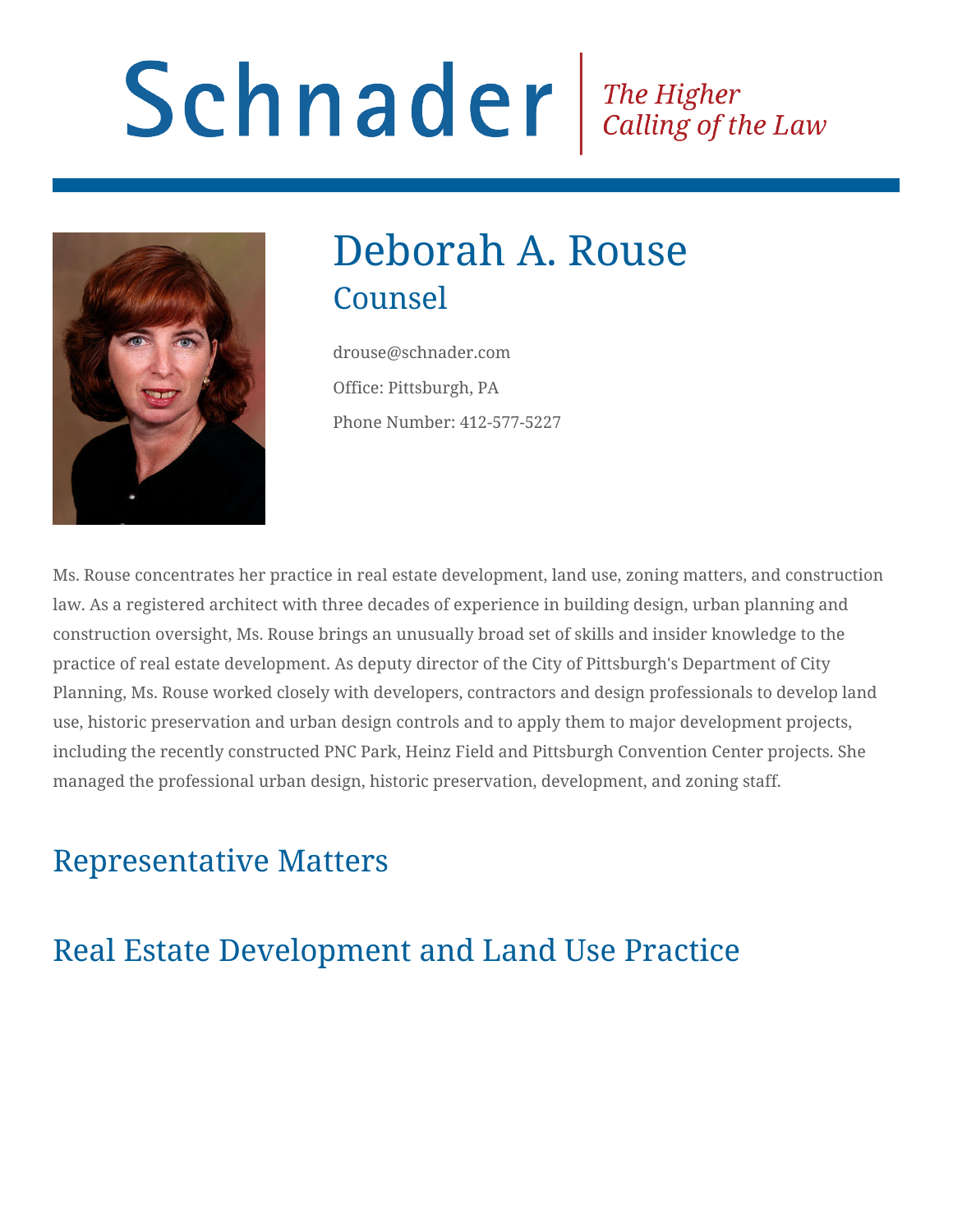Ms. Rouse has extensive experience representing developers, educational institutions, and community service organizations seeking land development, zoning, historic preservation, and building approval for major construction projects. Ms. Rouse has assisted the following clients to obtain local approval necessary for construction:

- Allegheny County Airport Authority, land development and zoning approval for runway safety improvements required at Pittsburgh International Airport
- Allegheny County Airport Authority, negotiation of land development agreements for major outparcel developments
- College Development, use variance, dimensional variance, conditional use and land development approvals for the construction of a multi-unit housing project
- College Development, negotiation of development, roadway construction and water and sewer agreements with the City of Pittsburgh and municipal authorities to facilitate the construction of a multi-unit housing development
- Private client, rezoning of 35 acres in Butler Township to permit commercial retail development
- Private client, nomination and listing of a complex of outstanding buildings to the National Register of Historic Places.
- Propel Schools, conditional use and variance approvals necessary for the construction of three charter schools throughout Western Pennsylvania
- Rankin Christian Center, conditional use, variance and land development approvals necessary for the construction of a \$3 million addition
- De Paul Institute, conditional use, variance, land development and building permit approvals permitting the completion of construction of a school for disabled children
- Providence Connections, conditional use, use variance and historic preservation approvals necessary for the construction of a new community center.

Ms. Rouse represented the Allegheny County Airport Authority in its efforts to revise certain provisions of local zoning ordinances that conflicted with Federal Aviation Administration regulations.

Ms. Rouse has extensive experience in negotiating agreements of sale for commercial properties. She has also represented clients on appeals of cease and decease orders and citations for building ordinances.

Ms. Rouse has represented land developers planning mixed use, commercial and institutional structures and planned residential communities.

As deputy director of the City of Pittsburgh's Department of City Planning, Ms. Rouse managed the development of the City of Pittsburgh's new Zoning Ordinance, its implementation and its amendment. Ms. Rouse has spoken and written extensively on Pennsylvania's Municipalities Planning Code and its local application to major construction projects.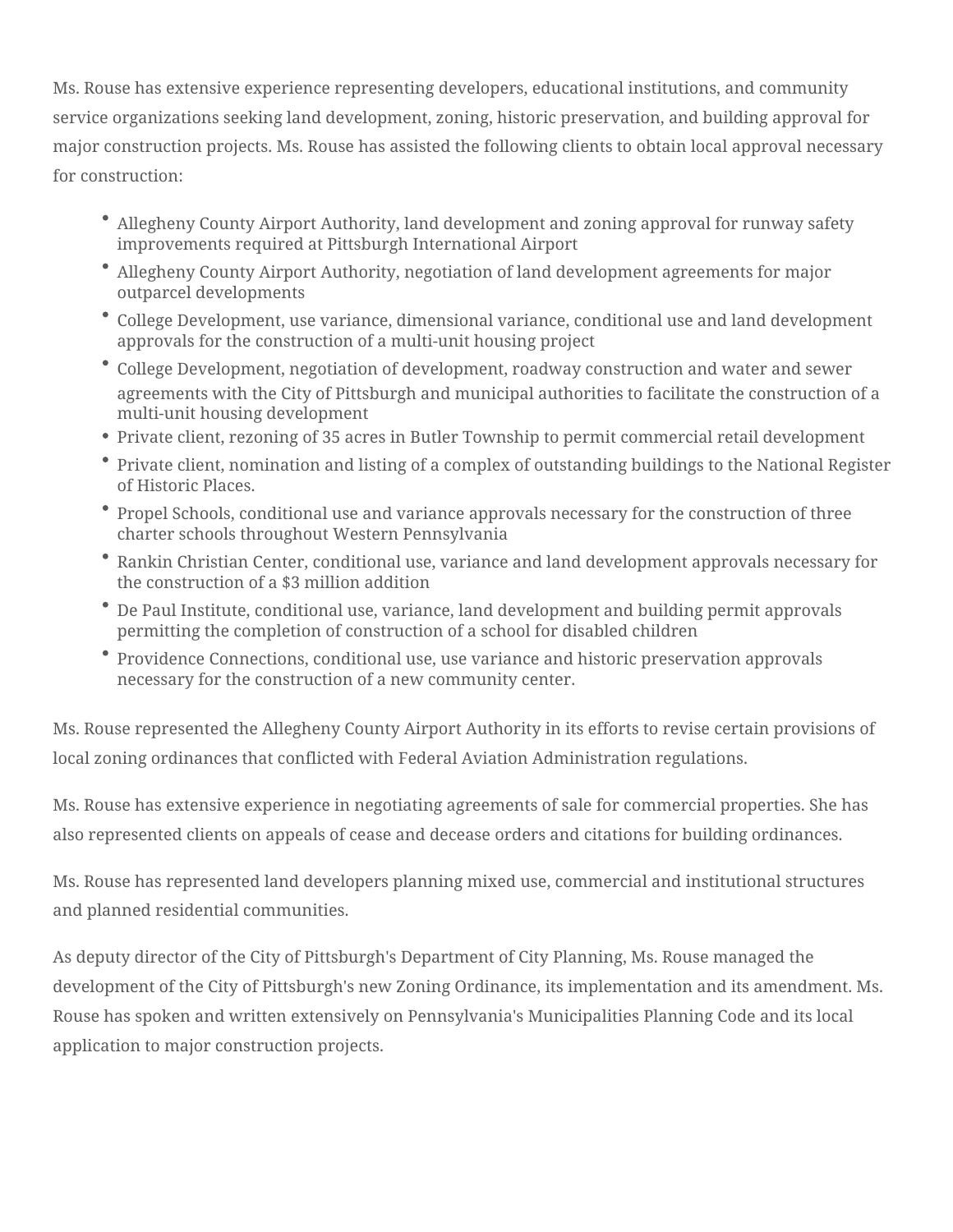### Construction Practice

Ms. Rouse has negotiated and prepared design, development and construction contracts for industrial, institutional and developer clients. She negotiated design-build and construction agreements for new buildings and additions valued at more than \$20 million erected by a private New England college. For a major mail order retailer, Ms. Rouse prepared a family of form construction agreements tailored to major construction projects, smaller renovation efforts, the purchase of discrete building or operating systems, and for design-build efforts.

# Additional Background

- Ms. Rouse was the university architect for the University of Pittsburgh and for Temple University. At Pitt, she was responsible for the planning and design of a \$150 million campus expansion. This included the adaptive reuse of the Masonic Temple, the renovation of Hillman Library and the development of the new Multipurpose Academic Complex. At both Pitt and Temple, Ms. Rouse retained design and construction professionals, managed construction efforts and participated in dispute resolution.
- In private architectural practice, Ms. Rouse was project manager for a number of major construction projects including a new 40,000 square-foot building for the Child Psychiatry Center, banking facilities for First Pennsylvania Bank, transit stations for SEPTA and office facilities for law firms, insurance companies and universities. She has extensive historic preservation and adaptive reuse experience.

#### Community and Pro Bono

- Named as a member of a nationwide team by the National Trust for Historic Preservation to provide historic preservation experience in New Orleans during rebuilding following Hurricane Katrina, 2005
- Borough of Wenonah, N.J., former chair of combined Planning and Zoning Board
- City of Pittsburgh, Department of City Planning, special consultant for the North Shore Development project

## Education

- Duquesne University School of Law, J.D., 1995
- Drexel University, Bachelor of Architecture, 1985